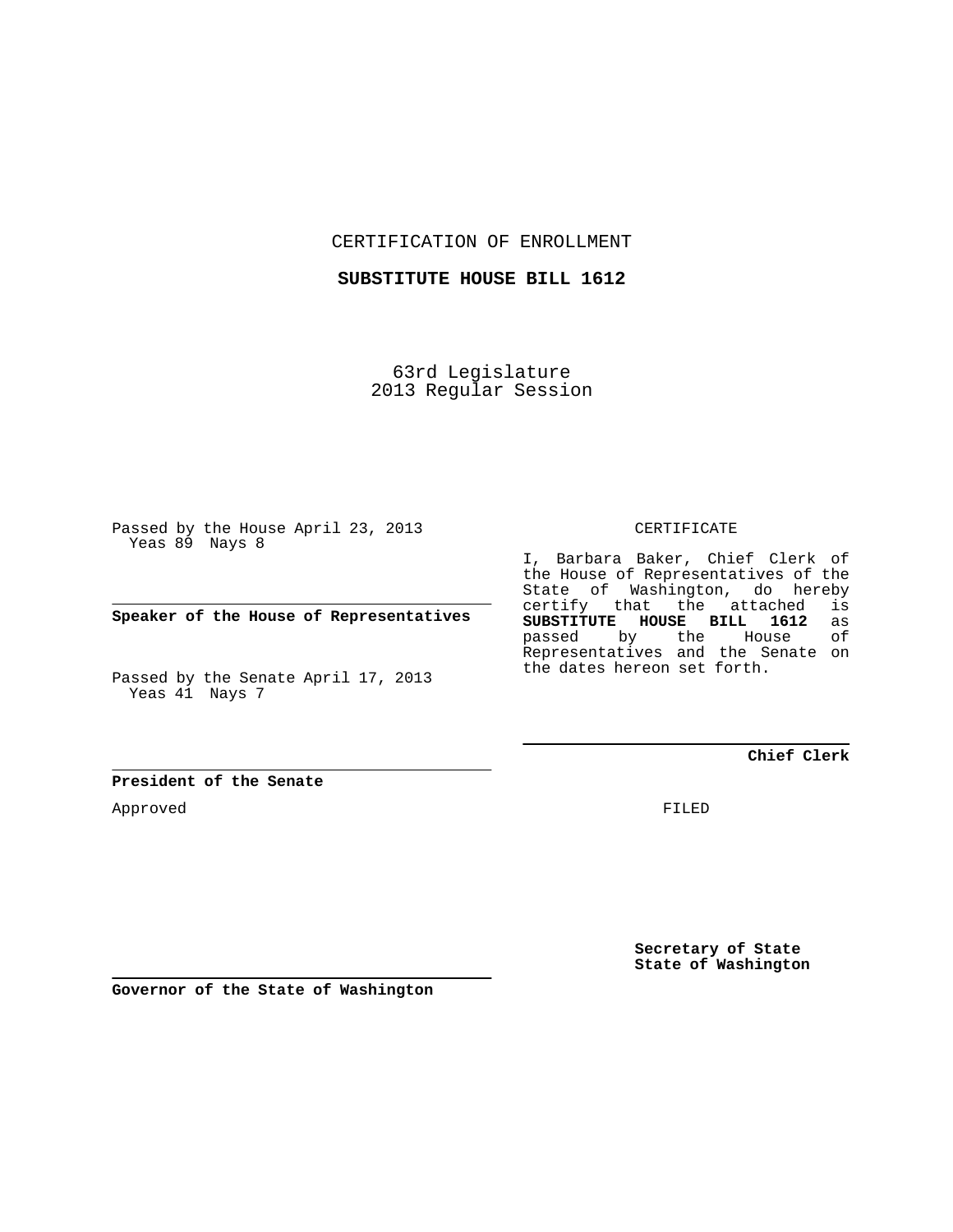## **SUBSTITUTE HOUSE BILL 1612** \_\_\_\_\_\_\_\_\_\_\_\_\_\_\_\_\_\_\_\_\_\_\_\_\_\_\_\_\_\_\_\_\_\_\_\_\_\_\_\_\_\_\_\_\_

\_\_\_\_\_\_\_\_\_\_\_\_\_\_\_\_\_\_\_\_\_\_\_\_\_\_\_\_\_\_\_\_\_\_\_\_\_\_\_\_\_\_\_\_\_

## AS AMENDED BY THE SENATE

Passed Legislature - 2013 Regular Session

## **State of Washington 63rd Legislature 2013 Regular Session**

**By** House Judiciary (originally sponsored by Representatives Hope, Pedersen, Hayes, Buys, Dahlquist, Hargrove, O'Ban, Holy, Goodman, Fagan, Smith, Magendanz, Orcutt, Klippert, Kretz, Warnick, Roberts, Moscoso, Ryu, and Bergquist)

READ FIRST TIME 02/22/13.

 1 AN ACT Relating to felony firearm offenders; amending RCW 2 42.56.240; reenacting and amending RCW 9.41.010; adding new sections to 3 chapter 9.41 RCW; adding a new section to chapter 43.43 RCW; and 4 prescribing penalties.

5 BE IT ENACTED BY THE LEGISLATURE OF THE STATE OF WASHINGTON:

 6 **Sec. 1.** RCW 42.56.240 and 2012 c 88 s 1 are each amended to read 7 as follows:

 8 The following investigative, law enforcement, and crime victim 9 information is exempt from public inspection and copying under this 10 chapter:

11 (1) Specific intelligence information and specific investigative 12 records compiled by investigative, law enforcement, and penology 13 agencies, and state agencies vested with the responsibility to 14 discipline members of any profession, the nondisclosure of which is 15 essential to effective law enforcement or for the protection of any 16 person's right to privacy;

17 (2) Information revealing the identity of persons who are witnesses 18 to or victims of crime or who file complaints with investigative, law 19 enforcement, or penology agencies, other than the commission, if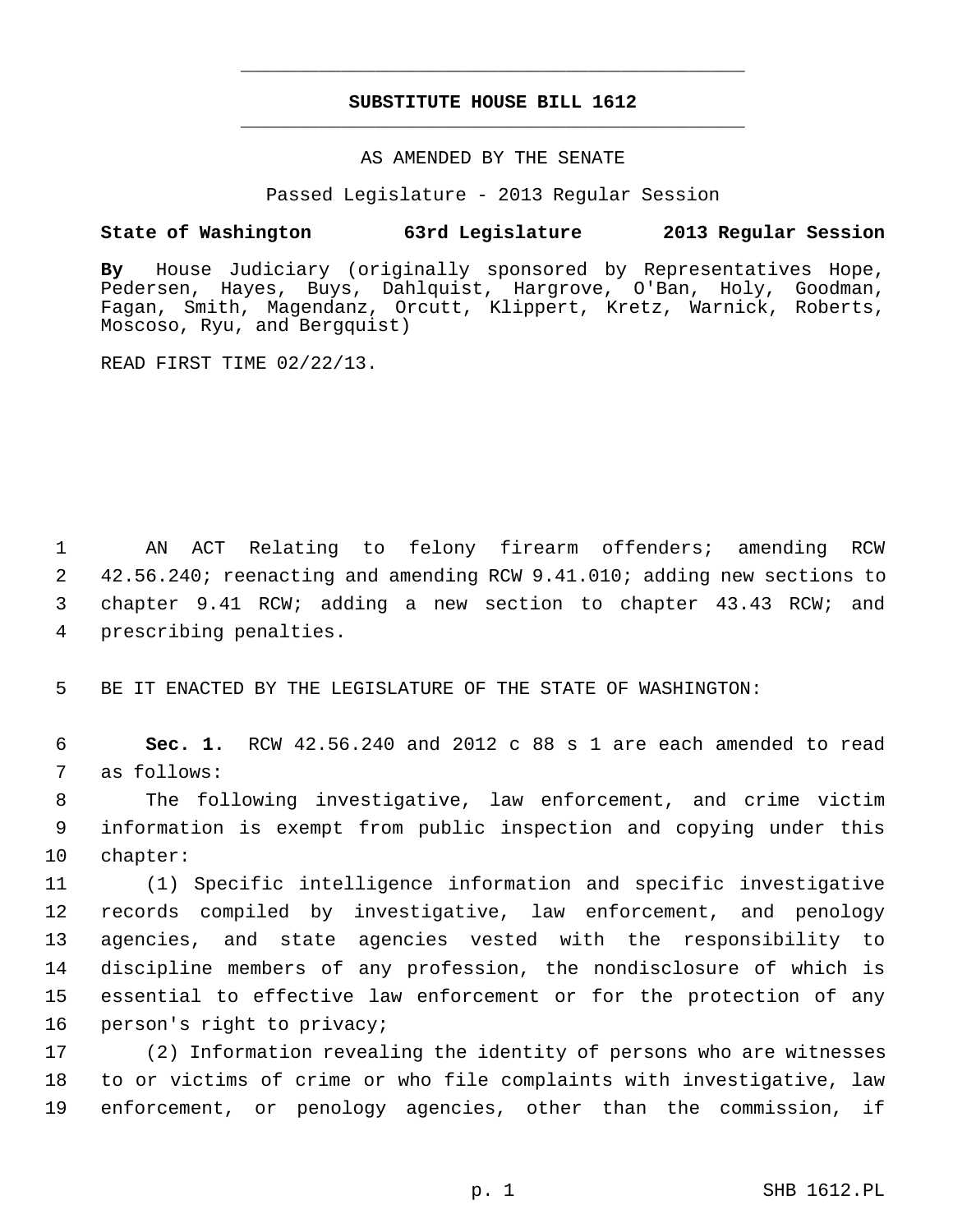1 disclosure would endanger any person's life, physical safety, or 2 property. If at the time a complaint is filed the complainant, victim, 3 or witness indicates a desire for disclosure or nondisclosure, such 4 desire shall govern. However, all complaints filed with the commission 5 about any elected official or candidate for public office must be made 6 in writing and signed by the complainant under oath;

 7 (3) Any records of investigative reports prepared by any state, 8 county, municipal, or other law enforcement agency pertaining to sex 9 offenses contained in chapter 9A.44 RCW or sexually violent offenses as 10 defined in RCW 71.09.020, which have been transferred to the Washington 11 association of sheriffs and police chiefs for permanent electronic 12 retention and retrieval pursuant to RCW 40.14.070(2)(b);

13 (4) License applications under RCW 9.41.070; copies of license 14 applications or information on the applications may be released to law 15 enforcement or corrections agencies;

16 (5) Information revealing the identity of child victims of sexual 17 assault who are under age eighteen. Identifying information means the 18 child victim's name, address, location, photograph, and in cases in 19 which the child victim is a relative or stepchild of the alleged 20 perpetrator, identification of the relationship between the child and 21 the alleged perpetrator;

22 (6) The statewide gang database referenced in RCW 43.43.762;

23 (7) Data from the electronic sales tracking system established in 24 RCW 69.43.165;

25 (8) Information submitted to the statewide unified sex offender 26 notification and registration program under RCW 36.28A.040(6) by a 27 person for the purpose of receiving notification regarding a registered 28 sex offender, including the person's name, residential address, and e-29 mail address; and

30 (9) Personally identifying information collected by law enforcement 31 agencies pursuant to local security alarm system programs and vacation 32 crime watch programs. Nothing in this subsection shall be interpreted 33 so as to prohibit the legal owner of a residence or business from 34 accessing information regarding his or her residence or business; and

35 (10) The felony firearm offense conviction database of felony 36 firearm offenders established in section 6 of this act.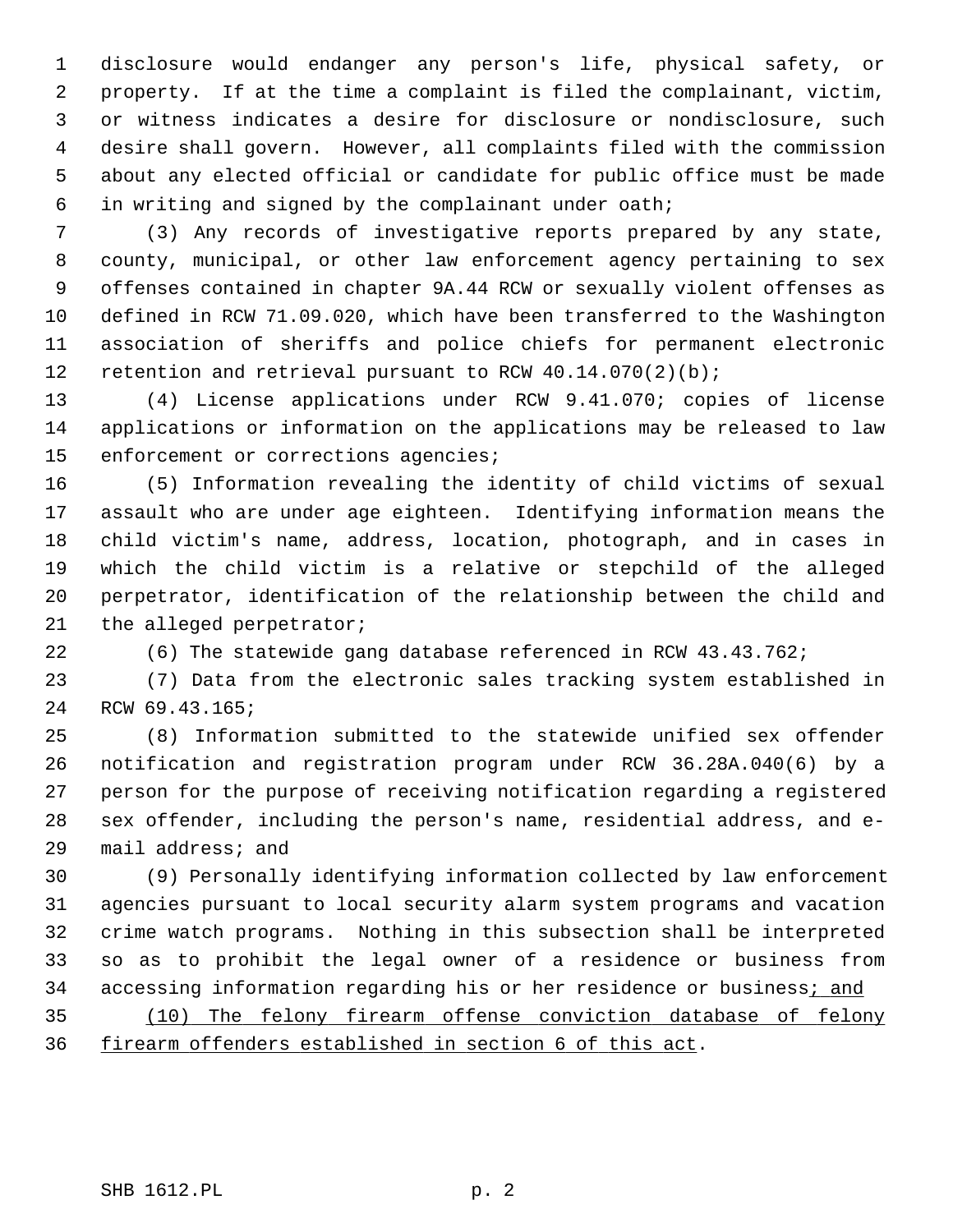1 **Sec. 2.** RCW 9.41.010 and 2009 c 216 s 1 are each reenacted and 2 amended to read as follows:

 3 Unless the context clearly requires otherwise, the definitions in 4 this section apply throughout this chapter.

 5 (1) "Antique firearm" means a firearm or replica of a firearm not 6 designed or redesigned for using rim fire or conventional center fire 7 ignition with fixed ammunition and manufactured in or before 1898, 8 including any matchlock, flintlock, percussion cap, or similar type of 9 ignition system and also any firearm using fixed ammunition 10 manufactured in or before 1898, for which ammunition is no longer 11 manufactured in the United States and is not readily available in the 12 ordinary channels of commercial trade.

13 (2) "Barrel length" means the distance from the bolt face of a 14 closed action down the length of the axis of the bore to the crown of 15 the muzzle, or in the case of a barrel with attachments to the end of 16 any legal device permanently attached to the end of the muzzle.

17 (3) "Crime of violence" means:

18 (a) Any of the following felonies, as now existing or hereafter 19 amended: Any felony defined under any law as a class A felony or an 20 attempt to commit a class A felony, criminal solicitation of or 21 criminal conspiracy to commit a class A felony, manslaughter in the 22 first degree, manslaughter in the second degree, indecent liberties if 23 committed by forcible compulsion, kidnapping in the second degree, 24 arson in the second degree, assault in the second degree, assault of a 25 child in the second degree, extortion in the first degree, burglary in 26 the second degree, residential burglary, and robbery in the second 27 degree;

28 (b) Any conviction for a felony offense in effect at any time prior 29 to June 6, 1996, which is comparable to a felony classified as a crime 30 of violence in (a) of this subsection; and

31 (c) Any federal or out-of-state conviction for an offense 32 comparable to a felony classified as a crime of violence under (a) or 33 (b) of this subsection.

34 (4) "Dealer" means a person engaged in the business of selling 35 firearms at wholesale or retail who has, or is required to have, a 36 federal firearms license under 18 U.S.C. Sec. 923(a). A person who 37 does not have, and is not required to have, a federal firearms license 38 under 18 U.S.C. Sec. 923(a), is not a dealer if that person makes only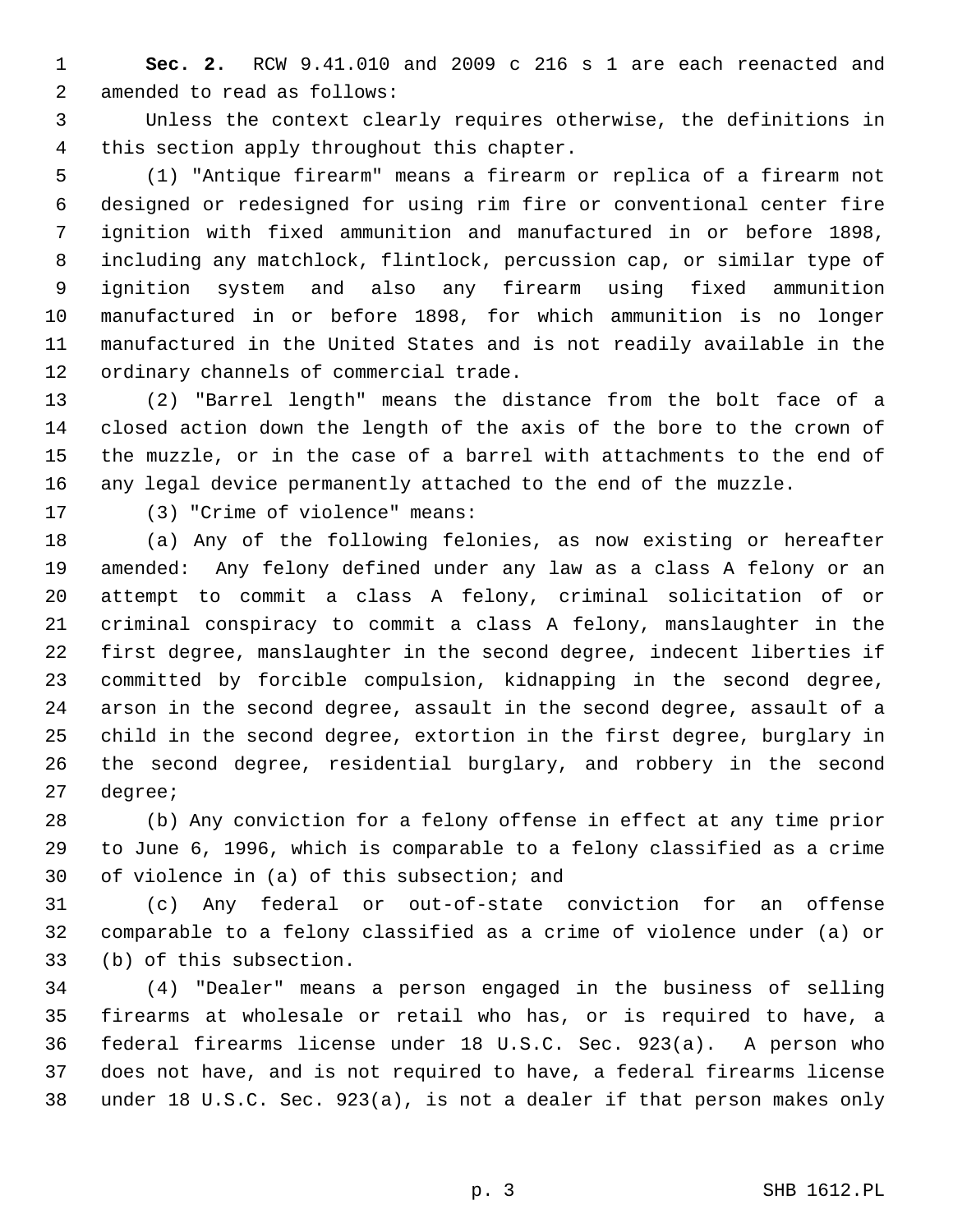1 occasional sales, exchanges, or purchases of firearms for the 2 enhancement of a personal collection or for a hobby, or sells all or 3 part of his or her personal collection of firearms.

 4 (5) "Family or household member" means "family" or "household 5 member" as used in RCW 10.99.020.

 6 (6) "Felony" means any felony offense under the laws of this state 7 or any federal or out-of-state offense comparable to a felony offense 8 under the laws of this state.

 9 (7) "Felony firearm offender" means a person who has previously been convicted or found not guilty by reason of insanity in this state of any felony firearm offense. A person is not a felony firearm offender under this chapter if any and all qualifying offenses have 13 been the subject of an expungement, pardon, annulment, certificate, or rehabilitation, or other equivalent procedure based on a finding of the rehabilitation of the person convicted or a pardon, annulment, or other equivalent procedure based on a finding of innocence.

17 (8) "Felony firearm offense" means:

18 (a) Any felony offense that is a violation of chapter 9.41 RCW;

19 (b) A violation of RCW 9A.36.045;

20 (c) A violation of RCW 9A.56.300;

21 (d) A violation of RCW 9A.56.310;

22 (e) Any felony offense if the offender was armed with a firearm in 23 the commission of the offense.

24 (9) "Firearm" means a weapon or device from which a projectile or 25 projectiles may be fired by an explosive such as gunpowder.

26  $((+8))$  (10) "Law enforcement officer" includes a general authority 27 Washington peace officer as defined in RCW 10.93.020, or a specially 28 commissioned Washington peace officer as defined in RCW 10.93.020. 29 "Law enforcement officer" also includes a limited authority Washington 30 peace officer as defined in RCW 10.93.020 if such officer is duly 31 authorized by his or her employer to carry a concealed pistol.

 $(1)$  (( $(9)$ )) (11) "Lawful permanent resident" has the same meaning 33 afforded a person "lawfully admitted for permanent residence" in 8 34 U.S.C. Sec. 1101(a)(20).

35  $((+10)) (12)$  "Loaded" means:

36 (a) There is a cartridge in the chamber of the firearm;

37 (b) Cartridges are in a clip that is locked in place in the 38 firearm;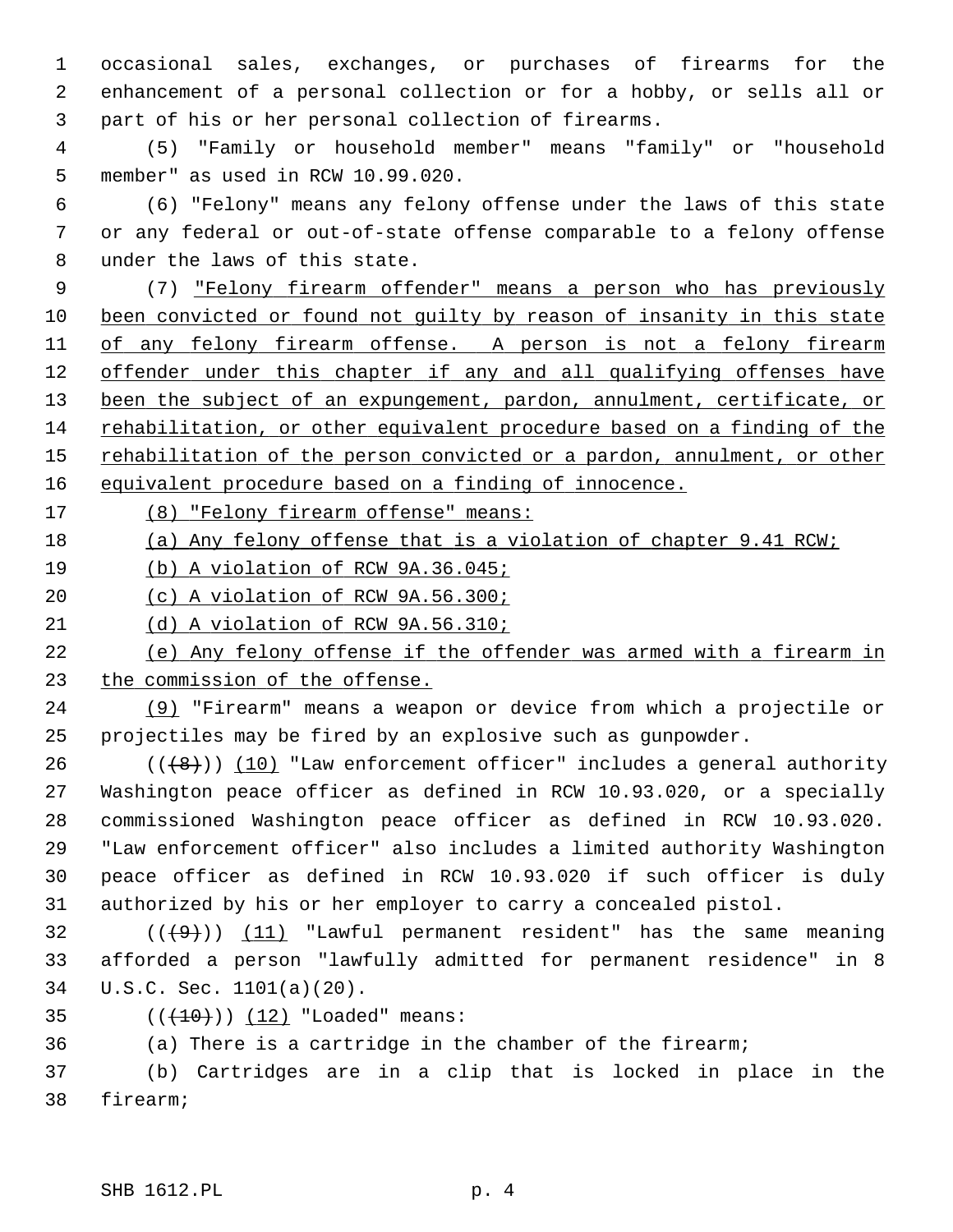1 (c) There is a cartridge in the cylinder of the firearm, if the 2 firearm is a revolver;

 3 (d) There is a cartridge in the tube or magazine that is inserted 4 in the action; or

 5 (e) There is a ball in the barrel and the firearm is capped or 6 primed if the firearm is a muzzle loader.

 $7$  (( $\left(\frac{11}{11}\right)$ ) (13) "Machine gun" means any firearm known as a machine 8 gun, mechanical rifle, submachine gun, or any other mechanism or 9 instrument not requiring that the trigger be pressed for each shot and 10 having a reservoir clip, disc, drum, belt, or other separable 11 mechanical device for storing, carrying, or supplying ammunition which 12 can be loaded into the firearm, mechanism, or instrument, and fired 13 therefrom at the rate of five or more shots per second.

 $14$  (( $(12)$ )) (14) "Nonimmigrant alien" means a person defined as such 15 in 8 U.S.C. Sec. 1101(a)(15).

16  $((+13))$  (15) "Pistol" means any firearm with a barrel less than 17 sixteen inches in length, or is designed to be held and fired by the 18 use of a single hand.

19  $((+14))$   $(16)$  "Rifle" means a weapon designed or redesigned, made 20 or remade, and intended to be fired from the shoulder and designed or 21 redesigned, made or remade, and intended to use the energy of the 22 explosive in a fixed metallic cartridge to fire only a single 23 projectile through a rifled bore for each single pull of the trigger.

24  $((+15))$  (17) "Sell" refers to the actual approval of the delivery 25 of a firearm in consideration of payment or promise of payment of a 26 certain price in money.

27  $((+16))$  (18) "Serious offense" means any of the following felonies 28 or a felony attempt to commit any of the following felonies, as now 29 existing or hereafter amended:

30 (a) Any crime of violence;

31 (b) Any felony violation of the uniform controlled substances act, 32 chapter 69.50 RCW, that is classified as a class B felony or that has 33 a maximum term of imprisonment of at least ten years;

34 (c) Child molestation in the second degree;

35 (d) Incest when committed against a child under age fourteen;

36 (e) Indecent liberties;

37 (f) Leading organized crime;

38 (g) Promoting prostitution in the first degree;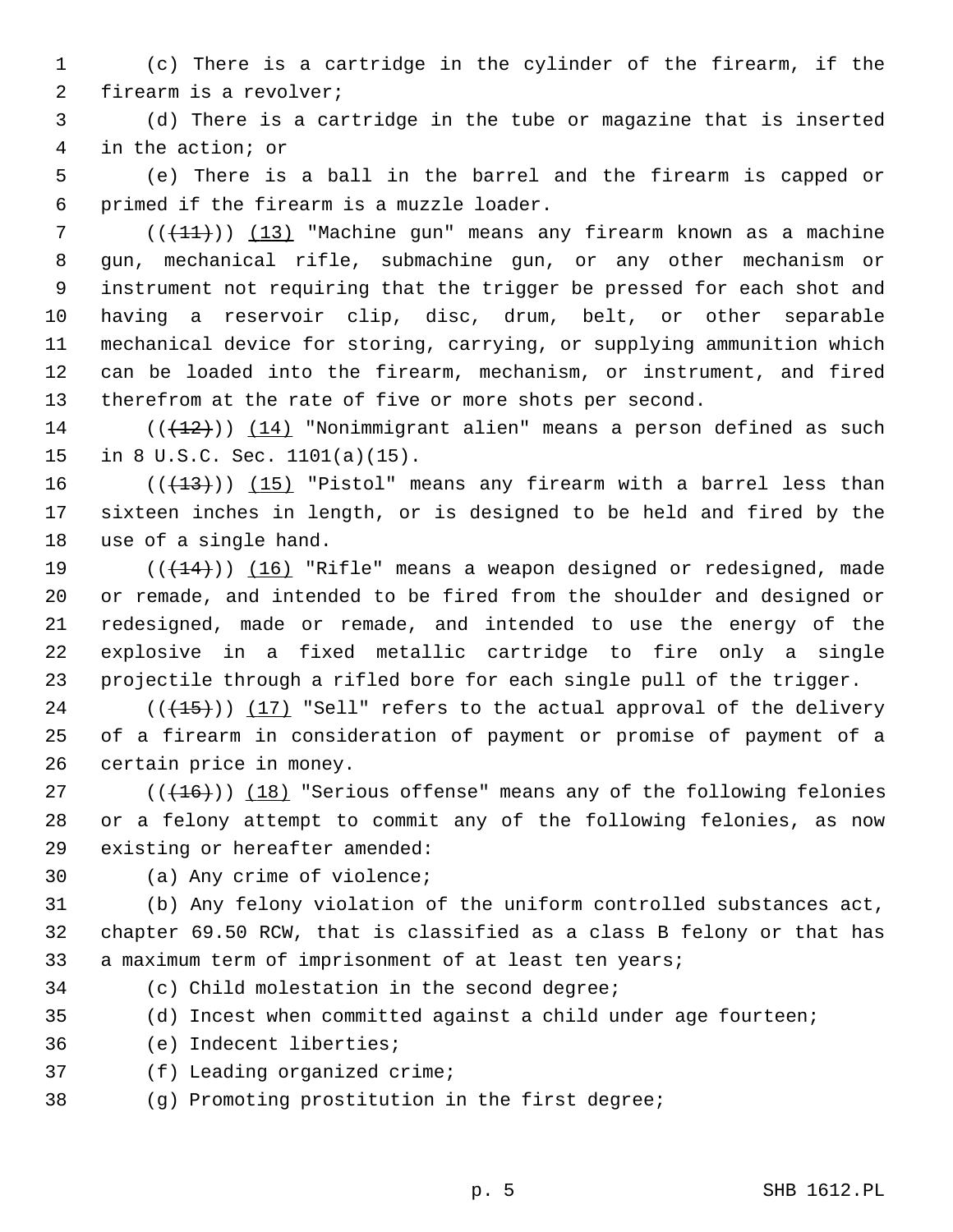- 1 (h) Rape in the third degree;
- 2 (i) Drive-by shooting;

3 (j) Sexual exploitation;

 4 (k) Vehicular assault, when caused by the operation or driving of 5 a vehicle by a person while under the influence of intoxicating liquor 6 or any drug or by the operation or driving of a vehicle in a reckless 7 manner;

 8 (l) Vehicular homicide, when proximately caused by the driving of 9 any vehicle by any person while under the influence of intoxicating 10 liquor or any drug as defined by RCW 46.61.502, or by the operation of 11 any vehicle in a reckless manner;

12 (m) Any other class B felony offense with a finding of sexual 13 motivation, as "sexual motivation" is defined under RCW 9.94A.030;

14 (n) Any other felony with a deadly weapon verdict under RCW 15 ((9.94A.602)) 9.94A.825; or

16 (o) Any felony offense in effect at any time prior to June 6, 1996, 17 that is comparable to a serious offense, or any federal or out-of-state 18 conviction for an offense that under the laws of this state would be a 19 felony classified as a serious offense.

20  $((+17))$  (19) "Short-barreled rifle" means a rifle having one or 21 more barrels less than sixteen inches in length and any weapon made 22 from a rifle by any means of modification if such modified weapon has 23 an overall length of less than twenty-six inches.

24  $((+18))$  (20) "Short-barreled shotgun" means a shotgun having one 25 or more barrels less than eighteen inches in length and any weapon made 26 from a shotgun by any means of modification if such modified weapon has 27 an overall length of less than twenty-six inches.

28  $((+19))$   $(21)$  "Shotgun" means a weapon with one or more barrels, 29 designed or redesigned, made or remade, and intended to be fired from 30 the shoulder and designed or redesigned, made or remade, and intended 31 to use the energy of the explosive in a fixed shotgun shell to fire 32 through a smooth bore either a number of ball shot or a single 33 projectile for each single pull of the trigger.

34 NEW SECTION. **Sec. 3.** A new section is added to chapter 9.41 RCW 35 to read as follows:

36 (1) On or after the effective date of this section, whenever a 37 defendant in this state is convicted of a felony firearm offense or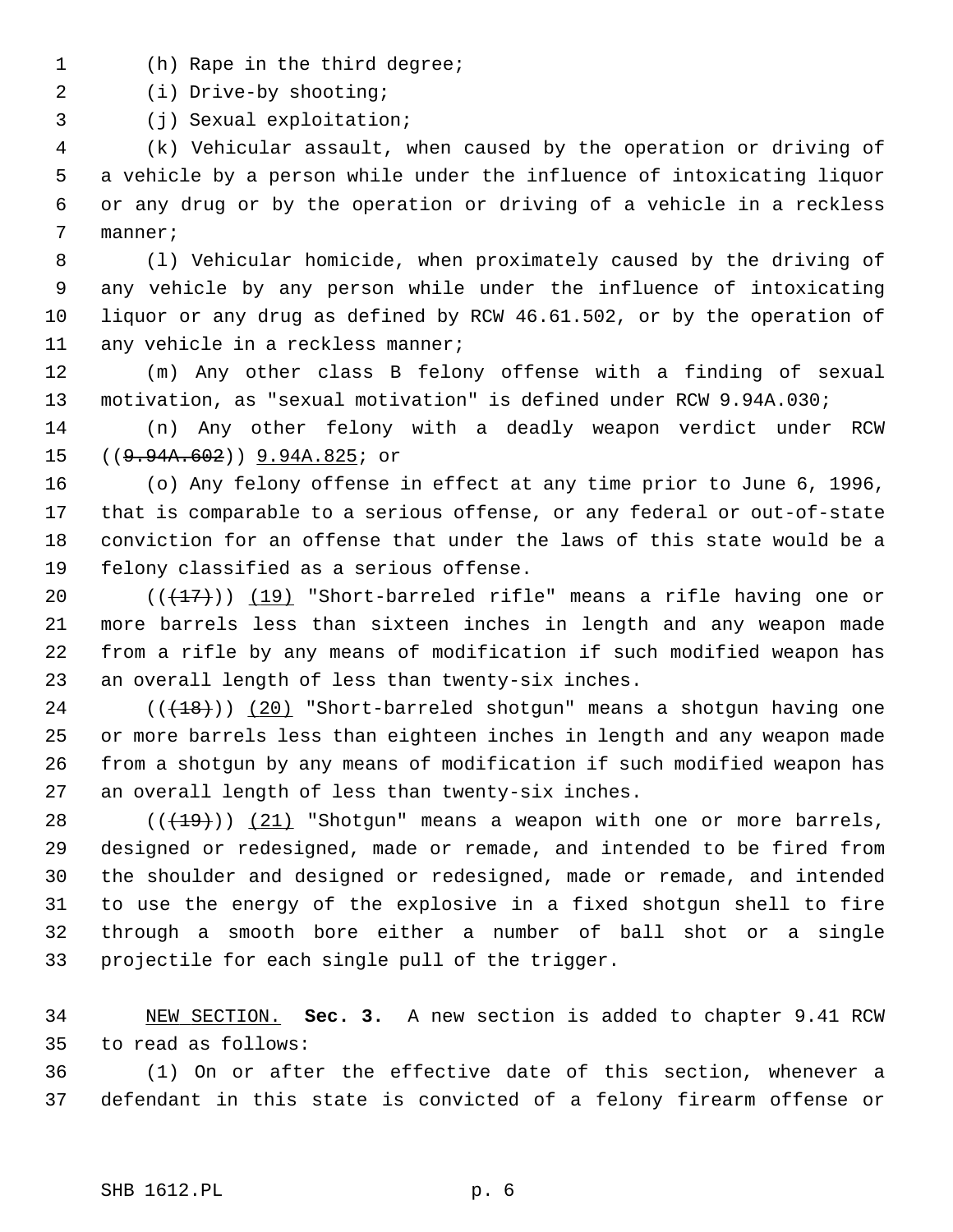1 found not guilty by reason of insanity of any felony firearm offense, 2 the court must consider whether to impose a requirement that the person 3 comply with the registration requirements of section 4 of this act and 4 may, in its discretion, impose such a requirement.

 5 (2) In determining whether to require the person to register, the 6 court shall consider all relevant factors including, but not limited 7 to:

8 (a) The person's criminal history;

 9 (b) Whether the person has previously been found not guilty by 10 reason of insanity of any offense in this state or elsewhere; and

11 (c) Evidence of the person's propensity for violence that would 12 likely endanger persons.

13 NEW SECTION. **Sec. 4.** A new section is added to chapter 9.41 RCW 14 to read as follows:

15 (1) Any adult or juvenile residing, whether or not the person has 16 a fixed residence, in this state who has been required by a court to 17 comply with the registration requirements of this section shall 18 personally register with the county sheriff for the county of the 19 person's residence.

20 (2) A person required to register under this section must provide 21 the following information when registering:

22 (a) Name and any aliases used;

23 (b) Complete and accurate residence address or, if the person lacks 24 a fixed residence, where he or she plans to stay;

25 (c) Identifying information of the gun offender, including a 26 physical description;

27 (d) The offense for which the person was convicted;

28 (e) Date and place of conviction; and

29 (f) The names of any other county where the offender has registered 30 pursuant to this section.

31 (3) The county sheriff may require the offender to provide 32 documentation that verifies the contents of his or her registration.

33 (4) The county sheriff may take the offender's photograph or 34 fingerprints for the inclusion of such record in the registration.

35 (5) Felony firearm offenders shall register with the county sheriff 36 not later than forty-eight hours after: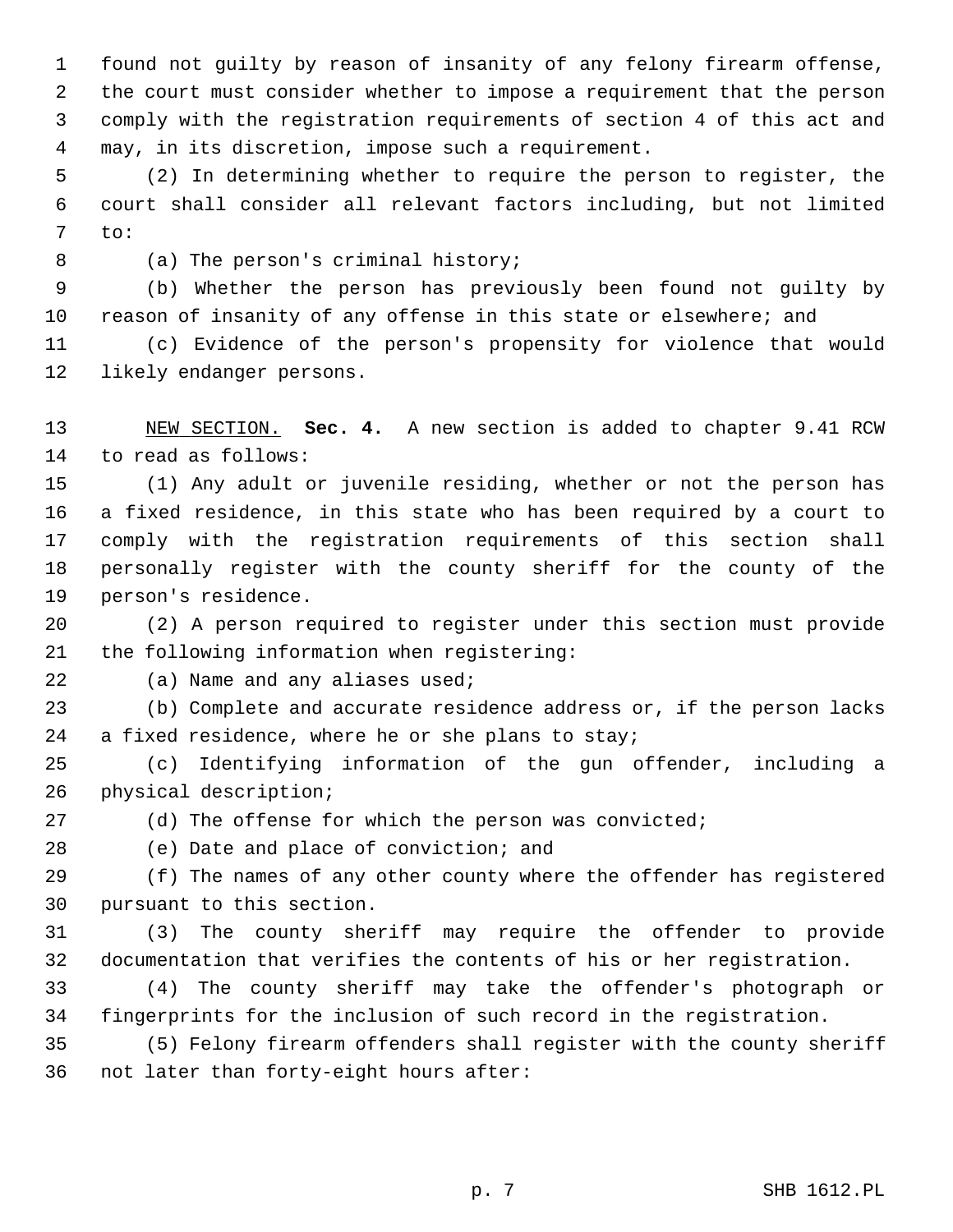1 (a) The date of release from custody, as a result of the felony 2 firearm offense, of the state department of corrections, the state 3 department of social and health services, a local division of youth 4 services, or a local jail or juvenile detention facility; or

 5 (b) The date the court imposes the felony firearm offender's 6 sentence, if the offender receives a sentence that does not include 7 confinement.

 8 (6)(a) Except as described in (b) of this subsection, the felony 9 firearm offender shall register with the county sheriff not later than 10 twenty days after each twelve-month anniversary of the date the 11 offender is first required to register, as described in subsection (5) 12 of this section.

13 (b) If the felony firearm offender is confined to any correctional 14 institution, state institution or facility, or health care facility 15 throughout the twenty-day period described in (a) of this subsection, 16 the offender shall personally appear before the county sheriff not 17 later than forty-eight hours after release to verify and update, as 18 appropriate, his or her registration.

19 (7) If the felony firearm offender changes his or her residence 20 address and his or her new residence address is within this state, the 21 offender shall personally register with the county sheriff for the 22 county of the person's residence not later than forty-eight hours after 23 the change of address. If the offender's residence address is within 24 the same county as the offender's immediately preceding address, the 25 offender shall update the contents of his or her current registration.

26 (8) The duty to register shall continue for a period of four years 27 from the date the offender is first required to register, as described 28 in subsection (5) of this section.

29 NEW SECTION. **Sec. 5.** A new section is added to chapter 9.41 RCW 30 to read as follows:

31 (1) A person commits the crime of failure to register as a felony 32 firearm offender if the person has a duty to register under section 4 33 of this act and knowingly fails to comply with any of the requirements 34 of section 4 of this act.

35 (2) Failure to register as a felony firearm offender is a gross 36 misdemeanor.